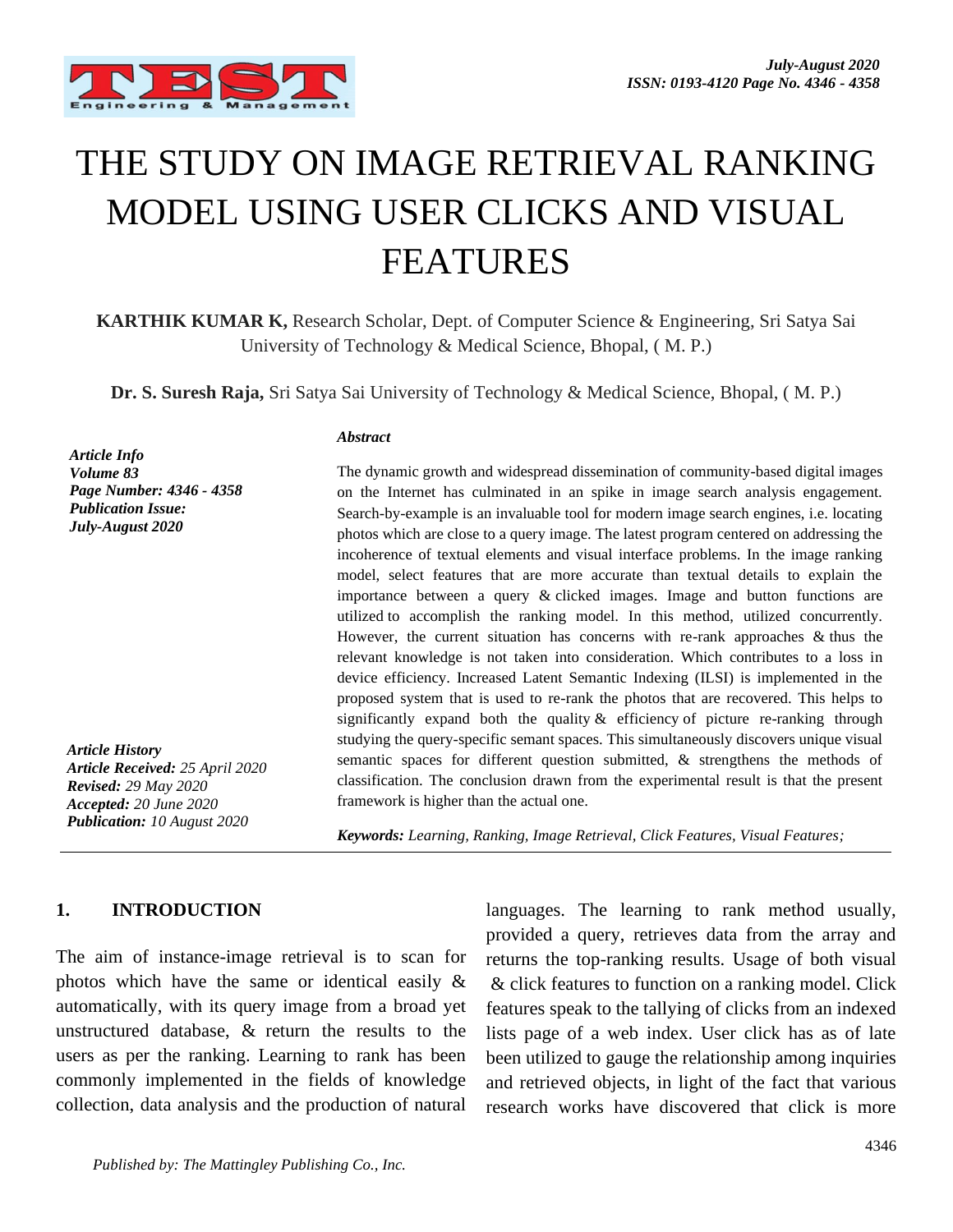

solid than textual information in defending the importance amongst a query & clicked objects. We suggest a new ranking model in this article that effectively introduces visual features & click features to retrieval of images. We design a novel algorithm to optimize object function according to the fast alternating linearization method (FALM). Conversely, this method will reduce two separate estimations of the initial optimal solution by unchanging one function & linearizing the other one.

# **IMAGE RETRIEVAL**

Image recovery is a key issue of user concern. Typical method for image recovery is the content based image recovery procedure (TBIR). TBIR-needs rich semantic textual portrayal of web images .This strategy is prominent yet needs quite certain depiction of the query that is dull and not constantly conceivable. Accordingly for the most part the procedure of image search incorporates searching of image dependent on keyword composed. The procedure that happens out of sight isn't so straightforward however. When query is entered in the search box for searching the image, it is sent to the server that is associated with the internet. The server gets the URL's of the images dependent on the labeling of the textual word from the internet  $\&$ sends them back to the client.

#### **2. LITERATURE REVIEW**

**Lucas Pascotti Valem et al. (2019)** In recent decades a few visual features were created for content-based image retrieval, such as methodologies based on learning around the world, nearby & deep. In any event, given the enormous developments in design improvement and mid-level portrayals, there is still a shortage of a single graphic description to achieve persuasive retrieval that brings in a few scenarios. Mostly because of the various angles correlated with human visual discernment, the combination of specific features has been set up as an important trend of image recovery. An inborn problem involves the errand of selecting the features to join, which is regularly upheld by the proximity of direct learning. This way, selecting features in an unsupervised manner without named information is a difficult, albeit basic, errand. In this article, it is suggested that an unsupervised program pick and intertwine visual attributes to increase the feasibility of image retrieval errands. Using a rank-based analysis, the system assesses the feasibility and interaction between features and utilizes a breakdown of ranker sets to determine the features mixes are selected. Highly feasible retrieval findings were obtained by an intensive research assessment based on 5 free databases, including 41 special attributes and analysis utilizing different techniques. Relative improvements of up to +55 per cent were compared to the most notable separated dimension of performance.

**Lili Fan et al. (2019)** In most traditional benchmark studies, image retrieval utilizing profound convolutionary technology has achieved the most advanced show. Deep metric learning (DML) assumes a crucial role in image retrieval, and aims to collect semantine closeness data transmitted via application concentration. Be such as it might, the precision of image recovery can be limited by two variables. For example, as you know the closeness of negative Styles, emerging techniques distinguish negative sets into room implementation equal isolation. Afterwards, the distribution of intraclass data can be skipped. Secondly, provided a question, either a minimal number of data centers, And, on the other side, each of them is combined in order to create a resemblance structure, rendering it fairly complicated.

Comparability statistics or pattern sets to select. In this evaluation, we proposed a technique based on rank learning & multiple loss (LRML) to achieve more precise image retrieval. To fix the principal problem,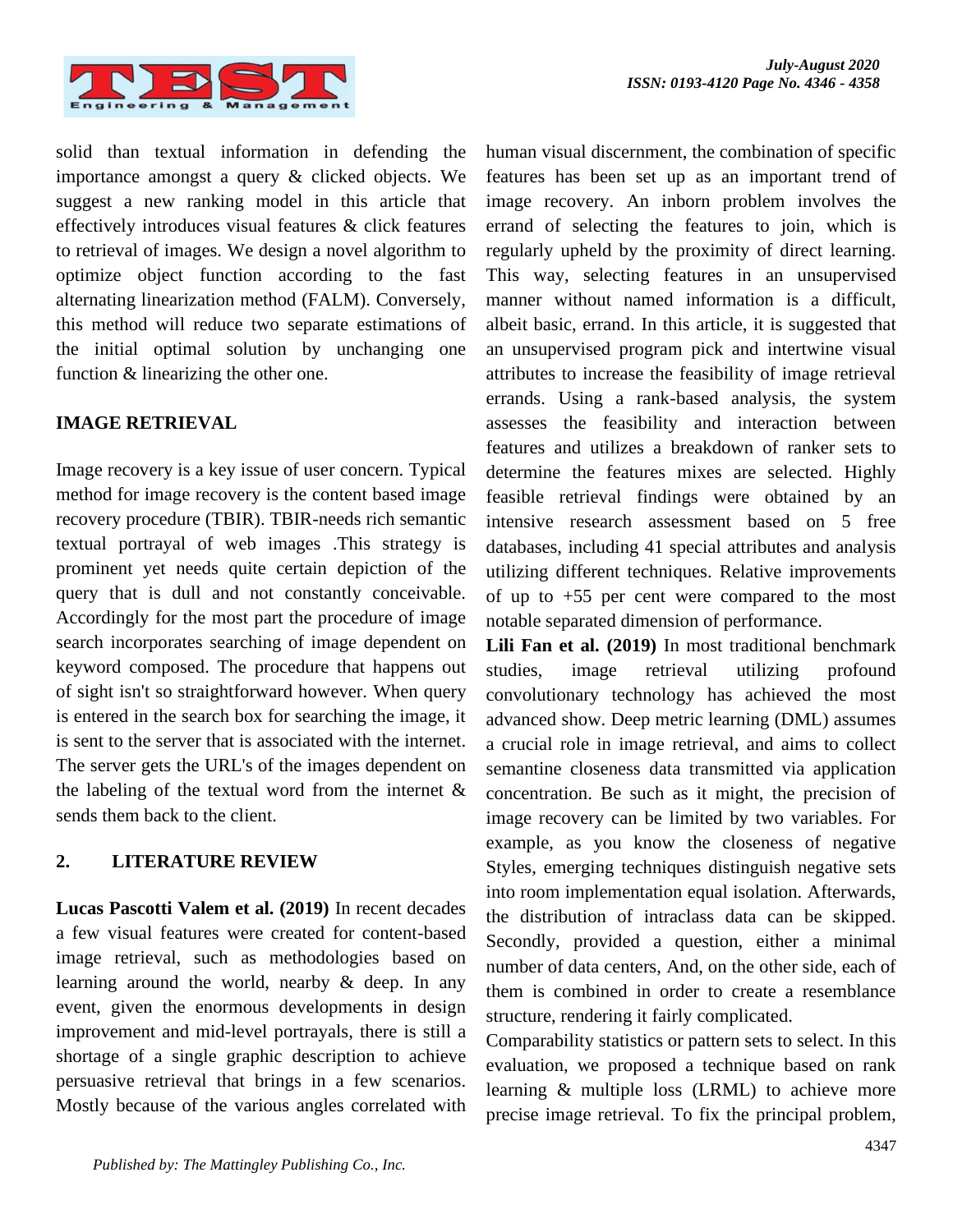

we distinguish the negative sets from the question picture into specific separations by studying the rating succession. We used a positive model in the show and negative sets from the last five rated by similarity in order to handle the corresponding problem, thereby improving the effectiveness of the planning. Our critical test results indicate that on three generally used benchmarks the suggested methodology performs best in class execution.

**Albert Gordo et al . (2017)** Model picture querying is a simple and instinctive method for recovering data from a visual archive. The vast majority of the image retrieval examination has focused on the undertaking of image retrieval at occurrence level, where the goal is to retrieve images that contain a similar item opportunity as the query image. Throughout this work we move past occurrence level retrieval & recognize the undertaking of semantine image retrieval in complex scenes, where the goal is to retrieve images that share a similar semanthetic as the query image. We show that the undertaking of semantically ranking visual scenes over a pool of human annotators is reliably actualized despite its abstract nature. Furthermore, we prove that a proximity dependent on human-commented subtitles at the local level is significantly connected to the human rating and provides a respectable calculable proxy. In this understanding, we acquire expertise with a digital installation of the photographs where the picture similarity in the visual space is related to their proxy of textual proximity. We further expand our model to familiarize ourselves with a joint incorporation of visual and literary signs that enables us to query the database using a book modifier in place of the query picture, adapting the results to the modificator. The model will eventually ground the ranking choices by showing locations that contributed the most to the correlation between picture sets, offering a visual explanation of the comparability.

**T. Suganya et al . (2017)** Texture features & visual content may give rise to helpless items on the image list. To deal with this issue, the image ranking model includes click features which are more reliable than literary data about the importance between a query & clicked images. The current ranking layout, though, is unable to organize visual features that are capable of optimizing the click-based list items. We are suggesting a novel ranking model in this challenge focused on the learning to rank method. At the same period, the rating model is obtained through visual features and button functions. The proposed approach is especially based on visual compatibility with the functionality of the clicks. As per the techniques of rotating linearization in fact, we intend a novel measurement to streamline the function of the target. Through leaving one power unaltered and linearizing the other, this estimate restricts two identical approximations of the first goal function.

**Kaiman Zeng Et al. (2016)** In visual inquiry structures, it is essential to address the question of using the rich logical data in a visual computational model to assemble more heartfelt visual pursuit frameworks and to fulfill the needs and objectives of the client all the more likely. In this article we present a ranking model in the visual pursuit frameworks by comprehending the mind-boggling relationships inside the visual item and printed data. We concentrated on utilizing diagram-based ideal models to model the relationships between object photos, object classification points, and item names and portrayals to explain their complex relationships. We built up a hybrid probabilistic hypergraph rating measurement that, by modeling the relations between visual features of objects and textual features, significantly improves the image 's depiction. We directed tests on the proposed calculation of the ranking on a dataset collected from a genuine web site. The after-effects of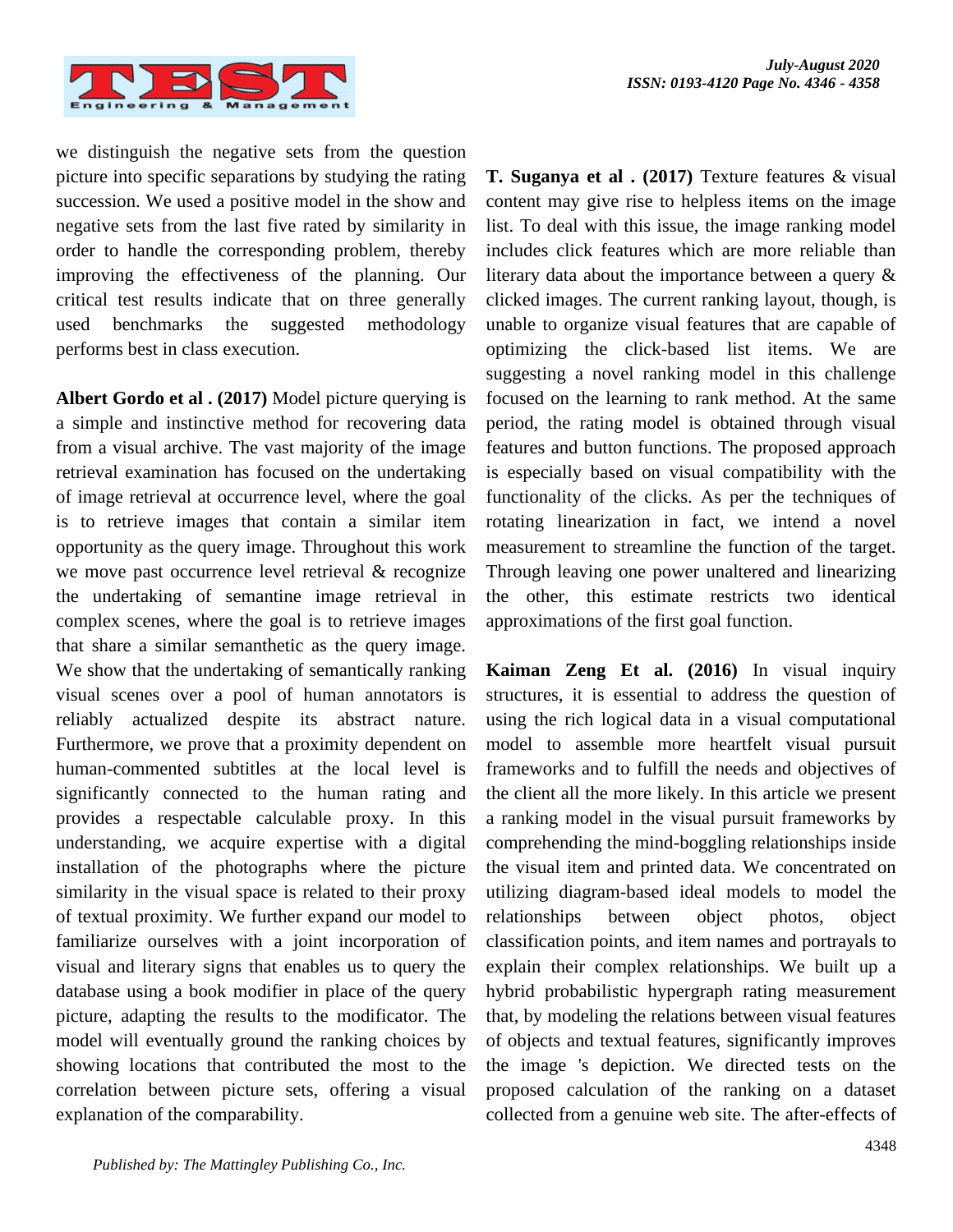

our analysis indicate that our suggested estimate greatly increases the execution of the retrieval over the classification dependent on visual separation.

**Lu Liu et al . (2016)** Educational photos are slowly opening up on the web, but there is no powerful technique for scanning these pictures, especially for advanced assets focused on diagrams. This paper centers on recovery of plane geometry figure (PGF) with streamlining of the rating to recover essential computerized geometry materials. A model learning to rank is acquainted with the inacceptable requirement for deeply comparable PGFs to be modified in the results of the retrieval. In addition, to boost the precision and efficacy of the retrieval, we conduct highlight rating choice according to the consistency and replication of a few specific kinds of PGF functionality. We per-structure retrieval tests and evaluations on two PGF datasets, & results show that our PGF retrieval technique improves the precise retrieval of figures higher than the existing strategies.

**Junshi Huang et al . (2015)** We are dealing with the issue of cross-domain image retrieval, considering the associated commonsense application: given a customer photograph delineating an attire image, we are likely to recover. The Web-based retail stores alternative or attribute-comparative dress material. Because of the vast difference between internet retail photos, usually shot in ideal lighting / present / foundation conditions and consumer pictures captured in chaotic circumstances, this is a challenging issue. To tackle this problem, we are proposing a Dual Attribute-aware Ranking Network (DARN) for highlight learning retrieval. Most specifically, DARN consists of two sub-systems, one for each area, whose retrieval highlights portrayals are guided by the analysis of semantine attributes. We prove that attribute-guided learning is a crucial factor for enhancing precision in retrieval. We also impose a

triplet visual comparability criterion for learning to rank between the two subnetworks,

in order to better comply with the concept of the retrieval problem. Another contribution of our research is an enormous dataset of scope which makes the learning method workable. They exploit consumer examination pages to slither a vast arrangement of internet shopping photos and equate disconnected consumer photographs with fine-grained attributes, i.e. around 450,000 web-based retail photos and about 90,000 accurate disconnected associate images of those online. Each of these images are collected from certifiable buyer sites mirroring the decent data methodology variety, which makes this dataset interesting and uncommon in the scholastic network. We generally measure the execution of programs in various configurations for retrieval. The key 20 accuracy of the retrieval is compounded by utilizing the new DARN rather than the existing well-known system with only pre-prepared CNN apps (0.570 vs 0.268).

**Arvind Bhave et al . ( 2014)** Photos, for example, have rich material, coloring, form, texture and so on. In utilizing these contents it is conceivable to smartly find some kind of image from a large array of web repositories. In intelligent pursuit, we feature different ideas from scientists about different strategies. We talk about the visual characteristics of an image such as shading, shape and texture. We also examine a few content-based frameworks for the retrieval of images (CBIR). This paper explores the Content Based Image Retrieval ( CBIR) strategy and various uses of CBIR exploration. First, the CBIR framework concentrates and stores the query image features, then it experiences all the images in the database and concentrates the features of each image. Text Based Image Retrieval was well established in the early years but now regular Text Based Image Retrieval has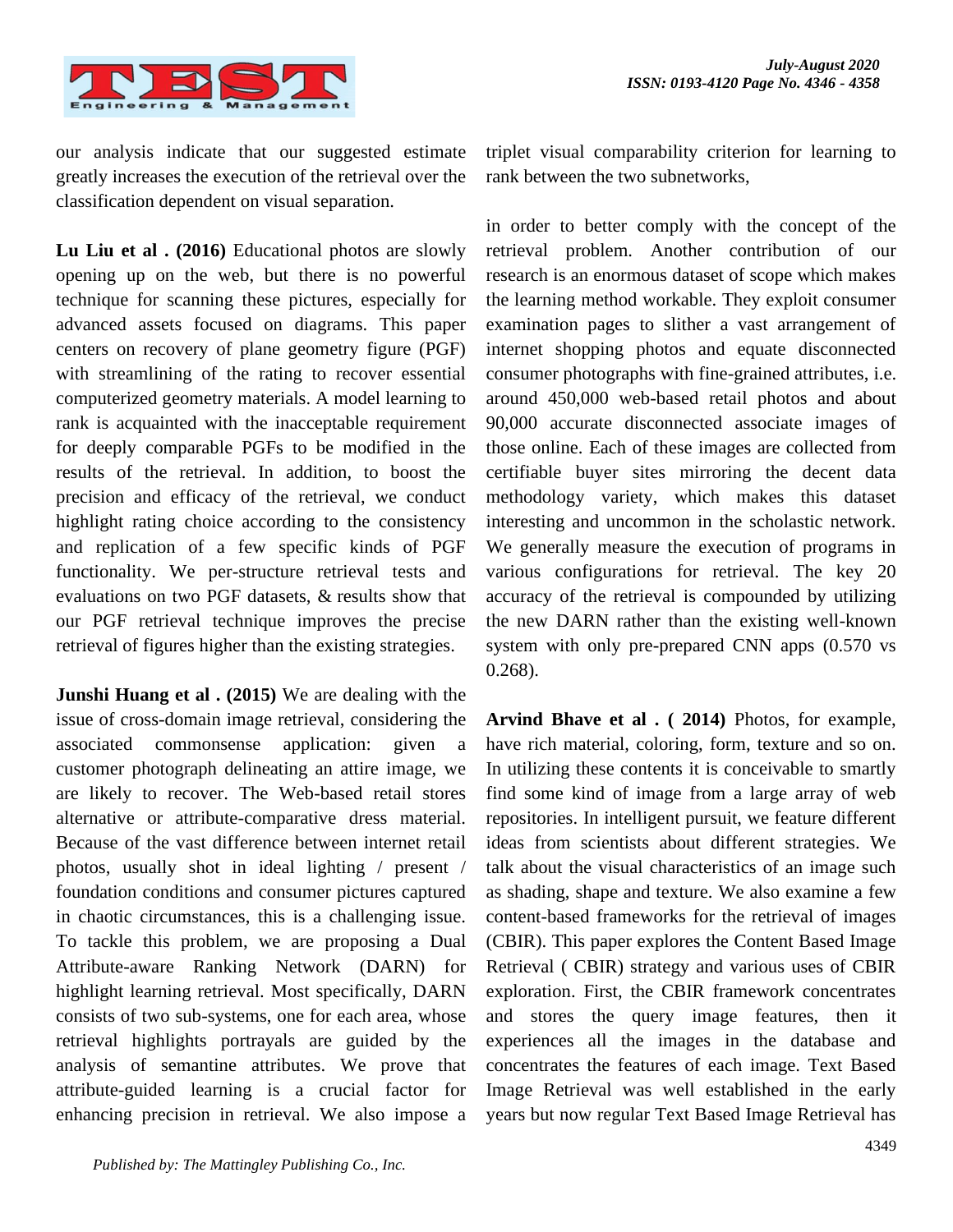

been the focus of scrutiny. Text Based Image Retrieval is the standard method for image retrieval. Features are used in traditional retrieval systems by providing text strings that represent the content of an image.

**Md. Baharul Islam et al . ( 2014)** Image Retrieval is the approach to automatically retrieve the most strongly arranged images by extracting important features from the demand file, such as outline, form , color and textures. Using dark – degree co-incidence matrix ( GLCM)  $& color co - incidence matrix$ (CCM) – the suggested image retrieval system is using texture illuminate. The GLCM and CCM separately interacted with a colour spotlight, utilizing HSV image space quantization. The detection of multihighlights is achieved via the Euclidean distance classifier. The suggested application of the system is likewise calculated by carrying out experiments in various ways.

**Fei Cai, et al . ( 2012)** Programs for the collection of knowledge will spread their yield as listed documents. Such a condition encourages analysts to build approaches that can practice efficient ranking models accordingly. In the most part, often current approaches conduct study of query-document multidimensional attributes legitely blends and do not find the insightful input details of clients. They along these lines, due to an uncertain query articulation, bring about the high overhead computation and low retrieval execution. In this paper , we propose a Virtual Feature-based Logistic Regression (VFLR) ranking technique that performs logistical regression on many simple yet autonomous variables, called virtual features (VFs). We are extricated with the pertinence feedback of the customer by way of the key component analysis (PCA) approach. To build a graded rundown, we expect the rating score for every requested document at that point. We test our approach reliably utilizing

the LETOR 4.0 datasets for comparisons. Exploratory results show that the plan beats the best in class techniques in terms of mean average precision (MAP), precise location k (P@k), and uniform discounted accumulated Rise to location k (NDCG@k).

**Xiaoou Tang et al . ( 2012)** Web-scale web-based image crawlers (e.g., Google Image Search, Bing Image Search) mostly rely on covering content features. Just by querying catchphrases, it is hard for them to discern the inquiry target of clients and this triggers indexed lists that are a long way from accommodating to incorrect and uproarious. Usage of visual data to highlight the confusion of text-based image retrieval is important. In this paper we suggest a novel search method for photographs on the Internet. It only allows the client to click on one question picture with less effort and rate items from a collection retrieved by text-driven inquiry focused on both visual and textual information. Our key contribution is to capture the pursuit goal of the clients in four stages from this one-click query image. 1) The query image is sorted through one of the predetermined adaptive weight classes that reflect the expectations of the clients to pursue at a coarse level. A unique weight model is used within each classification to incorporate visual features appropriate to this kind of picture to help rate the content-based question object.

2) Based on the visual quality of the database image selected by the client and by bunching the item, database watchwords are applied to catch client goals. 3) Extended logwords are used to broaden the picture collection to cover more important items. 4) Expanded logwords are often used to expand the database picture to several optimistic visual models from which new object specific graphic and written comparability metrics are defined to further enhance content-based image reranking. Each of these methods is configured, without any additional client exertion. This is of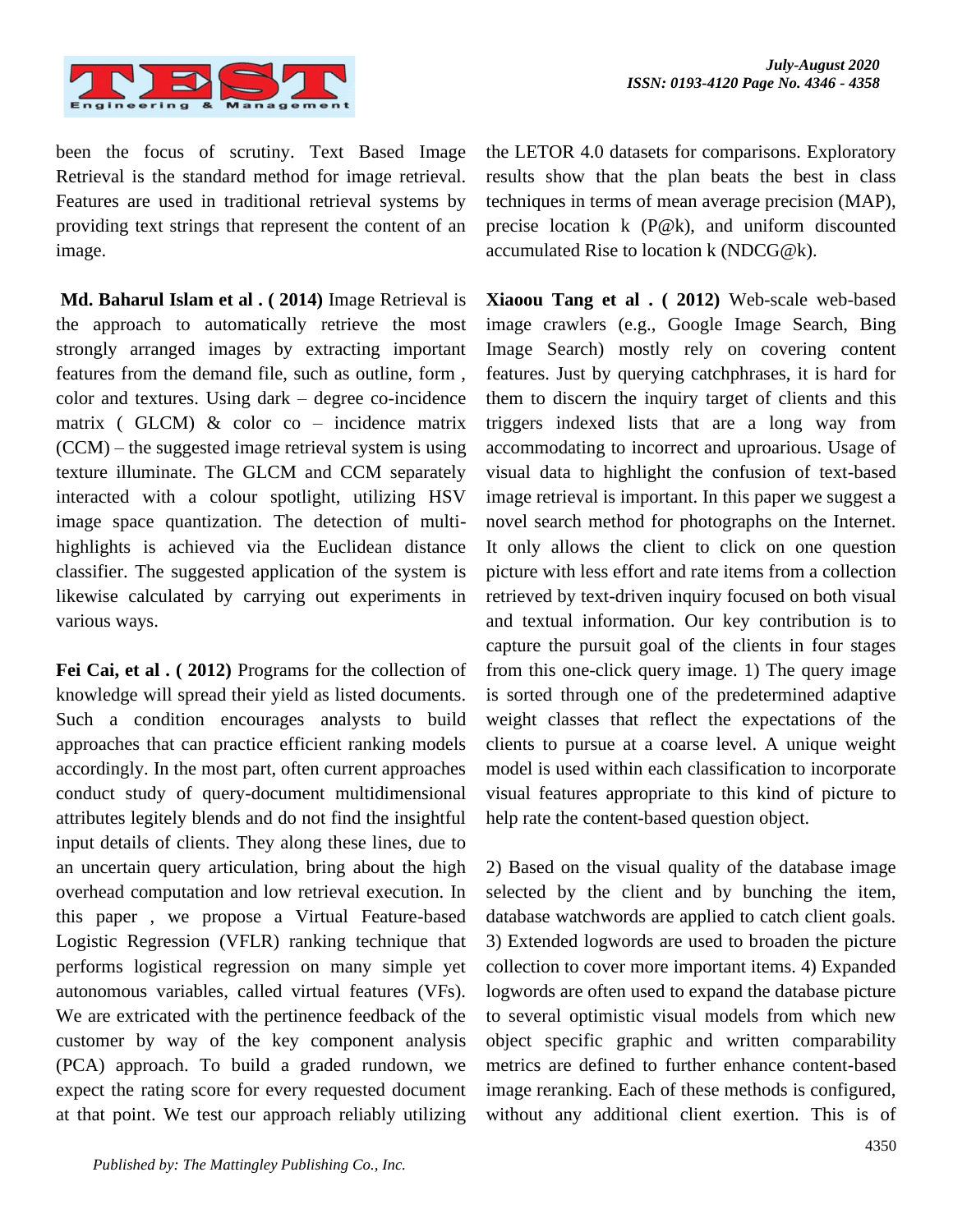

fundamental importance for any commercial web crawler with electronic image, where the UI must be incredibly straightforward. Apart from this main addition, other visual interfaces are designed that are both feasible and competent in the quest for photographs on the Web. Exploratory review reveals that our approach significantly increases the quality of photographs at the maximum degree and, therefore, the perception of the customer.

**Fabio F. Faria et al . ( 2010)** Precisely rating the returned photos in Content-based Image Retrieval (CBIR) is of great significance because clients typically find the best outcomes. The standard ranking technique used by various CBIR systems is to use descriptors of image information, such that images returned which are generally such as the query picture are positioned higher in the category. Although this method is understood and commonly used all over, the use of several picture descriptors may achieve better performance. Throughout this paper we analyze this thinking and acquaint measurements that come from various descriptors with the combination of data. The proposed ranking learning is based on three different learning strategies: supporting vector machines (CBIR-SVM), genetic programming (CBIR-GP), & association rules (CBIR-AR). Eighteen descriptors of picture material (colour, texture , and shape data) are used as details and are provided as preparations for the learning calculations. We conducted an organized test Such as two dynamic and heterogeneous repositories on photos (Corel e Caltech) and two measurement tests (Precision and MAP). The exact findings reveal that, as opposed to the ordinary rating method where descriptors are used in detachment, all learning formulas provide notable adds. We concluded that CBIR-AR and CBIR-GP beat CBIR-SVM in the end. A fine-grained analysis revealed the lack of correlation between the results of CBIR-AR and the

results of the other two calculations, showing the chance of a worthwhile half-and - half methodology.

**Yang Hu et al . ( 2008)** They are researching the problem of knowing how to rate photos for image retrieval. We take a ranking model from some preparation models for an uproarious arrangement of images mentioned or classified by a comparable watchword and then use the scholarly model to rank new images. Unlike past work on image retrieval, that also largely separates the images into important and superfluous images & becomes familiar with a double classifier, we take image sets with inclination relationships into the ranking model. Given the importance of the photos, we are further influenced by what section of the picture is relevant for the customer. In this way we find pictures that were talked to by collections of Localize and suggest multiinstance learning levels based on a maximal edge framework. Three separate designs are intended to represent the supposition of multiple-instances. We are testing the show of multi-instance rating calculations on legitimate word photos obtained from Flickr-a well-known picture networking assist. Results of the trials demonstrate that the suggested equations are suited for learning convincing models of rating for image recovery.

#### **3. RESEARCH METHODOLOGY**

Learning to rank is a technique used to create ranking models for image recovery systems by model training in a classification process.

# **1. Requirement Definition**

Analyzes based on existing implementations & defines the functionality needed to be incorporated in the program. Features which are as describes.

a. Visual features extraction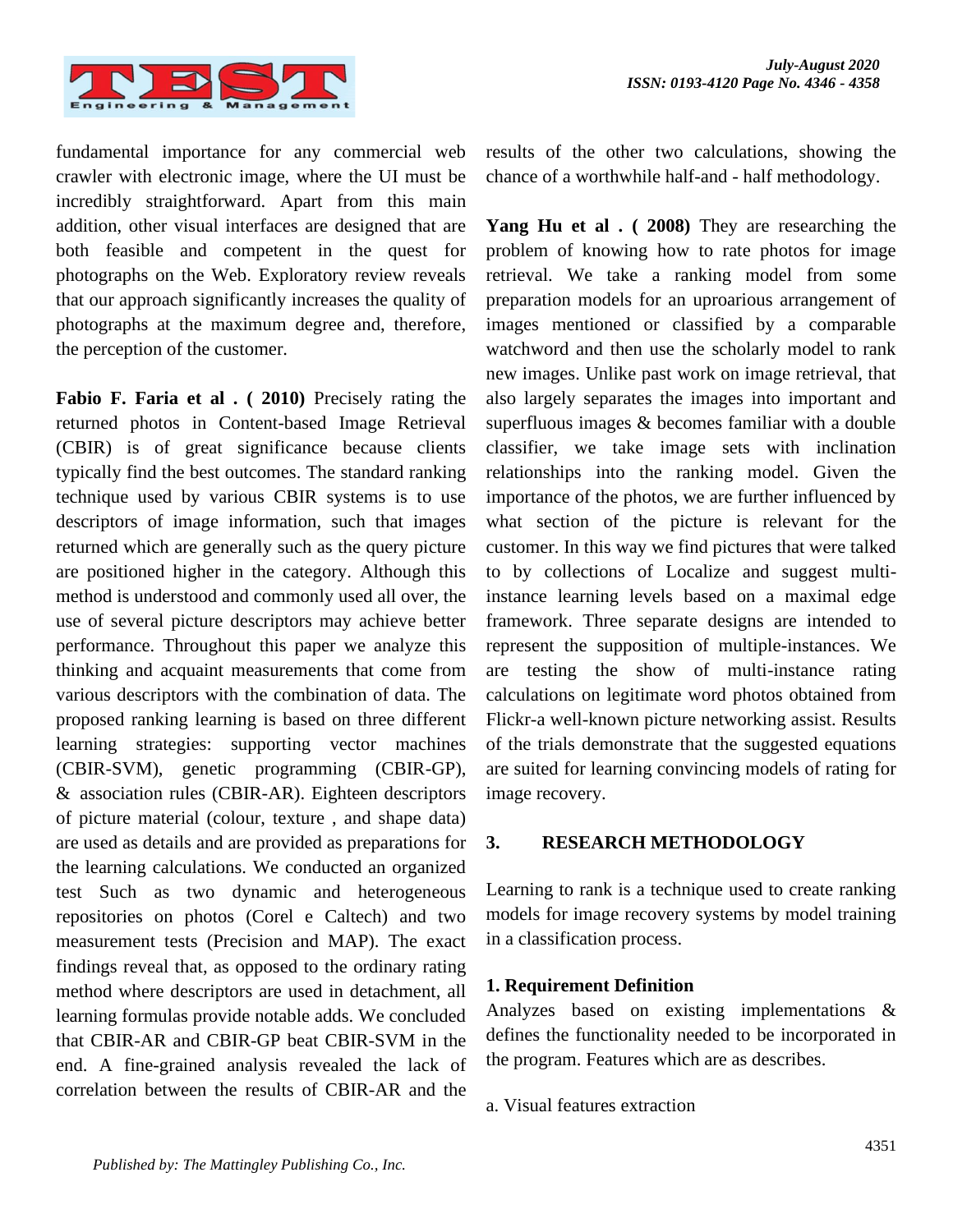

Visual Characteristics [H. Li et al . 2011] is taken from the photographs in the dataset. Construction of hypergraphs including the HSV color histogram(HSV), wavelet texture(WT), & edge direction histogram(EDH) will consider the visual characteristics. The visual attributes are utilized in reranking method to optimize the images. The basic assumption is that relevant images for a query should obtain the characteristic of visual consistency, and visually similar images should obtain a similar ranking output.

#### b. Click features integration

For the images in the Learning data collection, click features [Junshi Huang et al . 2015] are removed. Click features may show the count or amount of clicks for a specific image. It is derived by unique demand. The algorithm considers the photos with the click count higher than or equal to two. The majority of the photos don't keep. Click features are derived to construct a feature vector containing the total number of clicks, the hover count.

#### c. Fast Alternating Linearization

The Fast Alternating Linearization Method(FALM) [Jun Yu et al. 2015] is implemented by unchanging the visual features & linearizing the features of the clicks. This algorithm increases the computational efficiency & minimizes the amount of iterations.

# d. Cutting plane algorithm

Iteratively, the cutting plane approach identifies a limited collection of restrictions & addresses the small-scale issue before the stop requirement is reached. This algorithm initially begins with an empty collection of restrictions, then iteratively checks for every query for the most broken forecast.

#### e. Re-ranking using ILSI

Re-ranking method is conducted utilizing ILSI to improve precision efficiency. Better Latent Semantic Indexing approach is often used to re-rank the photos which have been recovered. The LSI approach adopts the concept of synonymy to the given question keyword and also relates to title & definition of the images in order to obtain a fraction (percentage) similarity score. Co-efficient image is re-ranked by utilizing this similitude.

# **2. System and Software design**

System design is the method of designing a new framework complementing the existing program or removing it entirely. The design phase is intended as the first step in relocating from the specific problem to the solution domain. System design is the crucial part which affects software quality. The architecture of the device is also regarded as top level programming. The architecture process transposes the system's abstract dimensions into the system's functional aspects.

The data set for the picture is being compiled. In the training set, ranked lists are initialised for images. The Learning Dataset generates graphic attributes for the images. For the pictures, click characteristics are created based on click count & the features are combined with the visual functions. The consumer fills in the question. Improved Latent Conceptual Imaging re-ranks the images. Re-rank result is produced for the query image. ILSI algorithm is more reliable when it comes to picture refining.

#### **Algorithm**

- 1. Consider the input
- 2. Start the searching answer for query Q
- 3. Q ← q1, q2....qn
- 4. Obtain synonyms of all query
- $5.0 \leftarrow S$
- 6. Result ← Syn\_Query
- 7. Re-rank the query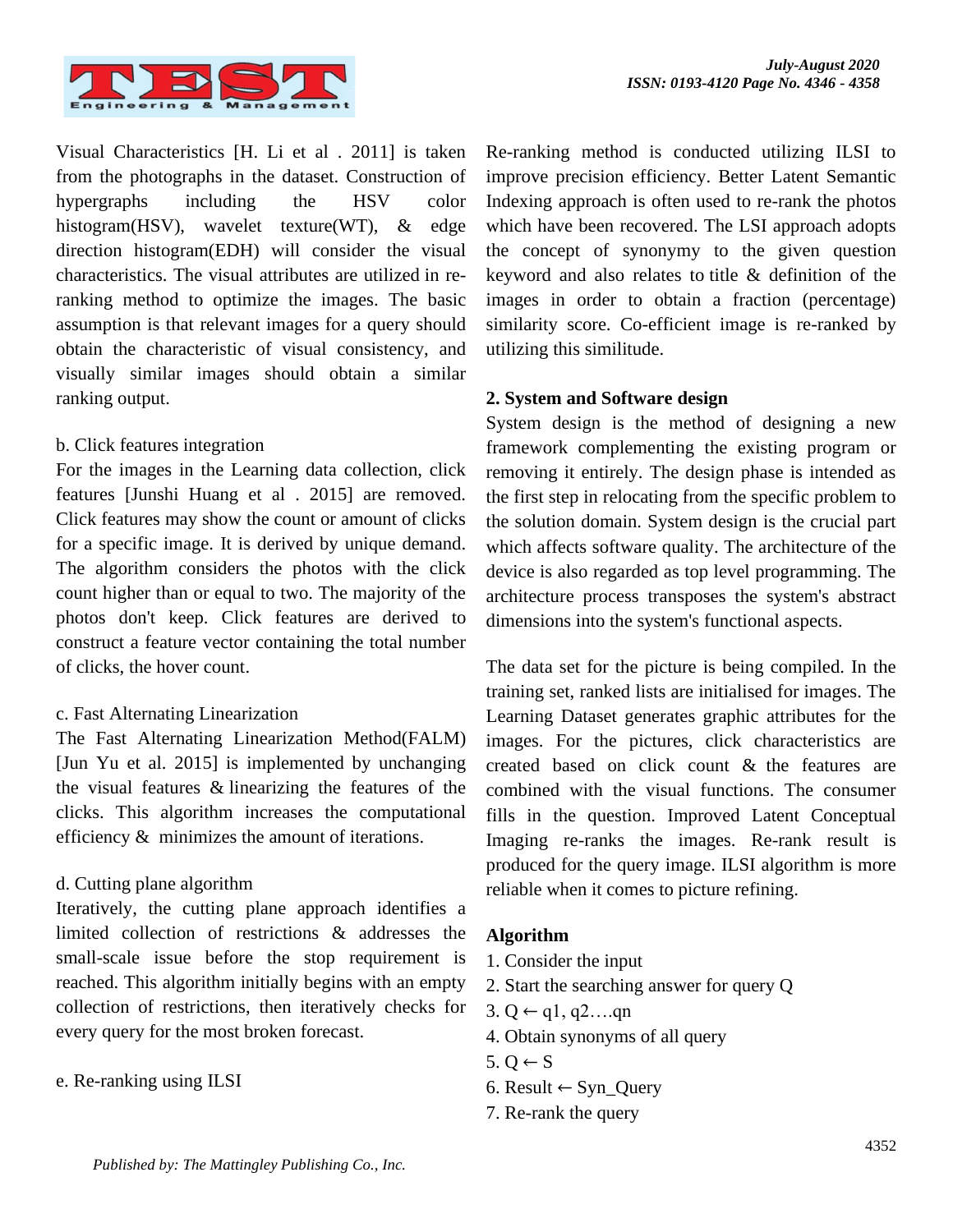

8. Get all synonyms of title plus description of retrieved images from dictionary

9. Store it in array  $\rightarrow$  A 10. Syn Images  $[a, b, c...]$ 11. Compare Syn\_Query with Syn\_Images. 12. Count ++

 $ILSI = \frac{wordlength}{counter} * 1$ 

Where, words length  $=$  total length of word for comparison

# Counter  $=$  total match found

# a. Global initialization

The cutting plane algorithm [Jun Yu et al. 2015] begins with an empty collection of constraints,& iteratively checks for each query q j for the most violated prediction r. When more than a pre defined threshold for r exceeds the relevant limit, it would be applied to the working set  $S$  j for question q j, & problem will be solved with the additional restrictions on all the queries. The problem can be solved by following the approach of cutting aircraft, which iteratively seeks a limited collection of constraints and addresses the question of larger scale before the stop criterion is reached. The most broken prediction in FALM is produced & inserted into the set of function constraints.

# b. Input design

One of the most critical steps of device architecture is input architecture. Input architecture is the phase where the feedback provided in the program is configured & structured to provide the user's required details, removing the unneeded information. The goal of the input design is to achieve the highest degree of precision possible & also to insure that the consumer knows the information is available. The design of inputs is the part of the overall design of the system which needs very close attention. When the data reaching the device is wrong otherwise the mistakes would be magnified by the input & performance.

# c. Output design

The output feature is Essential and simple User Data Link. The encoding time & file size are seen in the display panel for both the fractal and quick fractal techniques. Comparing all strategies is completed, and measuring the PSNR benefit. In the display frame, the restored picture is seen as well. Software output is necessary to transmit the effects of the processing to the customer and to include a permanent copy of such effects for subsequent consultation. The kind of output format, frequency etc. was taken into account while designing the production. Input configured to produce a process output easily, if this was efficient or not.

# **4. Implementation and unit testing**

Implementation is the method of transforming into an operating one a new or updated device configuration. The last & critical step is execution. This requires instruction in the program, evaluating the framework and operating the implemented method effectively.

The user tests the system that has been developed, and changes are made as required. The evaluation process includes checking established device utilizing various data forms. An comprehensive data check is being planned and the device is being evaluated with that data. It also stated the corrections for future use. The users are designed to work the device that was created. Both hardware and software securities are made for successful future running of the developed system. User education really ought to have taken place in the community even sooner when they were interested in the research and design process. The customer will receive training regarding the new program. Unit monitoring is a research of a specific device or set of units. This comes within the White Box Testing range. Checking that the device he / she has introduced generates desired performance toward given input is often performed by programmer.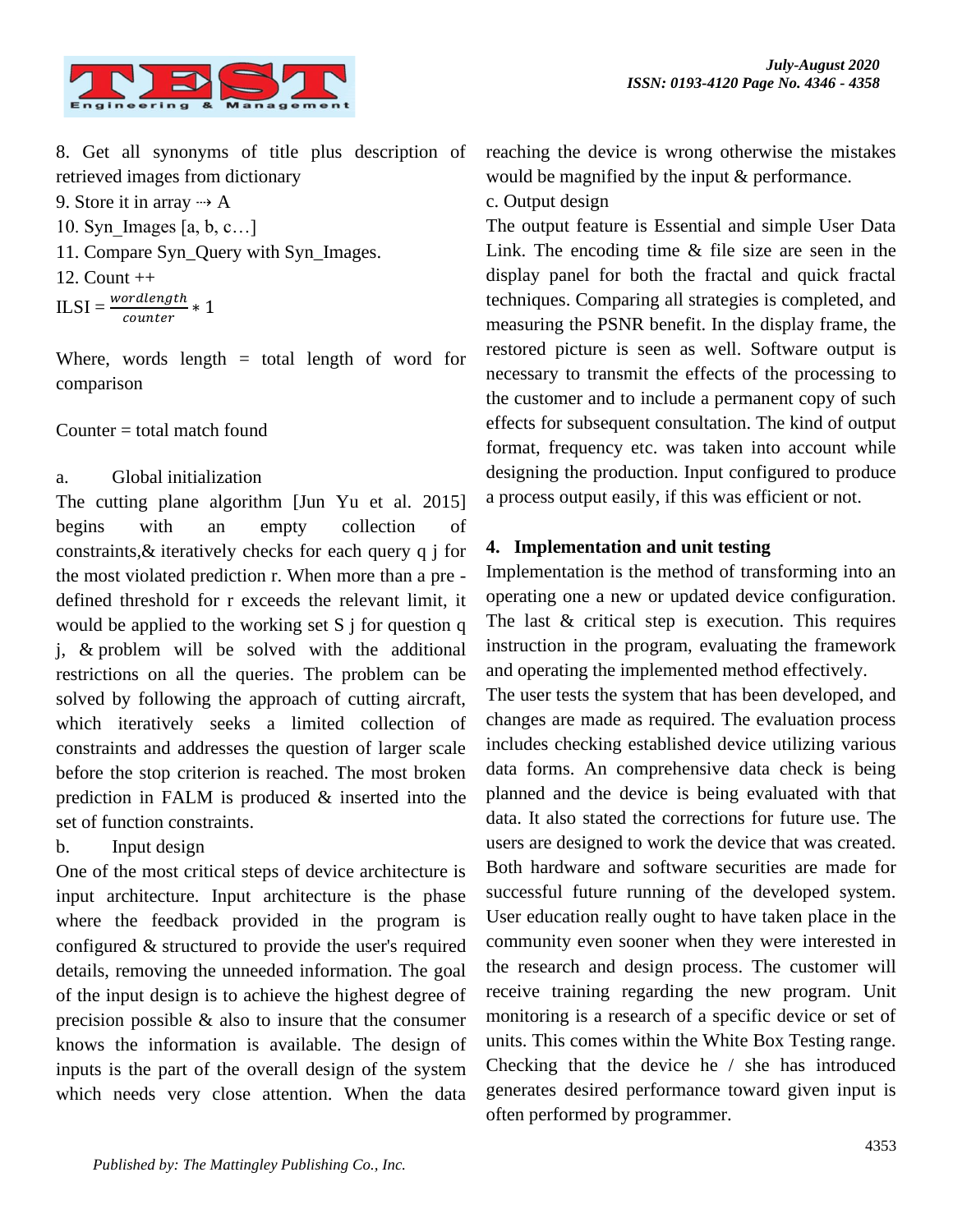

# 5. **Integration and System testing**

Program verification is the test to insure that it all functions by bringing the program into various settings ( e.g., Operating Systems). Unit validation is carried out with complete application of the program and its environment. It falls under black box research range.

When the individual components work well and achieve the goals set, they are integrated into a functioning device. The process is prepared and orchestrated and there's an understanding about what triggered it when a malfunction happens. The order in which elements are checked also influences the option of test cases and equipment. This research technique describes when and how to integrate the elements to evaluate the operating system. This influences not just the pace of installation and the sequence of coding but also the quality & thoroughness of the research.

# a.Bottom-up Integration

Bottom-up testing is one common method for fusing components into the broader structure. By using this approach each variable is evaluated independently at the lowest level of the device hierarchy. Then, the next components to be evaluated are those we name the ones checked beforehand. This method is consistently adopted before all components are integrated into the study. Bottom-up method is effective while many of the low-level components are general-purpose utility routines often invoked by others, when the design is object-oriented, or if a large number of stand-alone reusable components can be used to integrate the system.

# b.Top-down Integration

Most developers tend to use a top-down method and that is the opposite of bottom-up in several respects. Top level is tested by itself, generally one controlling component. Instead all modules named by the checked modules are grouped as a wider device and evaluated as one. This method is extended again before all the

components have been integrated. A component being evaluated could call another that has not yet been checked, therefore the testers compose a stub, a specially modified program to trigger the missed component 's operation. The stub reacts to the call sequence & transfers the output data back to enable the testing phase to begin.

# c. Big-bang Integration

When all components are tested in isolation, it is tempting to mix them together as the final system and see if it works the first time. Many programmers use the big-bang approach for small systems, but it is not practical for large ones.

In fact, since big-bang testing has several disadvantages, it is not recommended for any system. First, it requires both stubs and drives to test the independent components. Second, because all components are merged at once, it is difficult to find the cause of any failure. Finally, interface faults cannot be distinguished easily from other types of faults.

# **6. RESULTS**

The screenshots for powerful image retrieval rating model utilizing user clicks & visual features acquired in MATLAB are provided below.

#### **6.1. Feature Extraction**



The visual features & click features are extracted for the images in the dataset.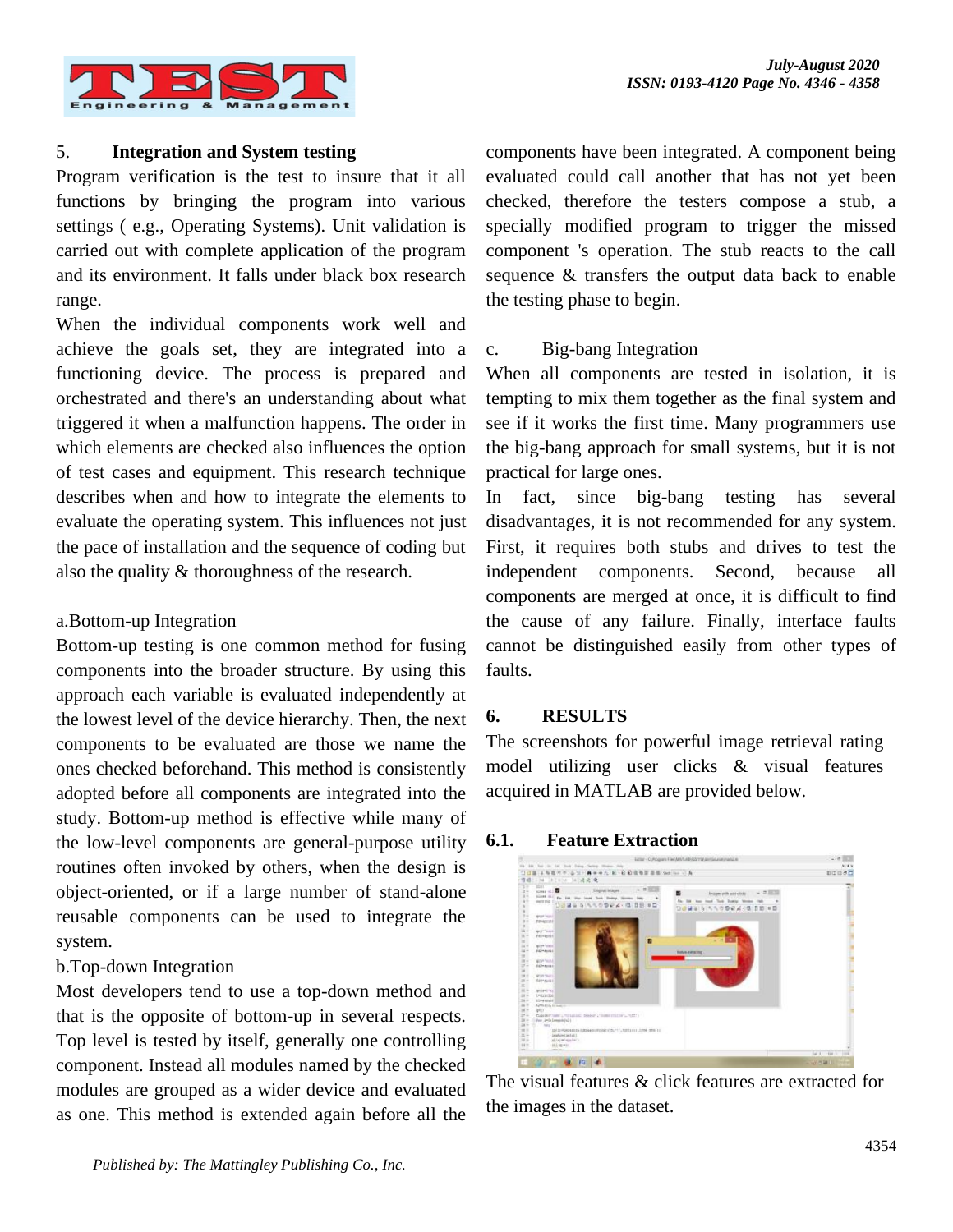

#### **6.2. Entry of query**

| 14 30 10 10 11          |                                        | AUJUR PERDICHIAL                                                           | $-0.001$                 | 5.18          |
|-------------------------|----------------------------------------|----------------------------------------------------------------------------|--------------------------|---------------|
| 日は無いね                   |                                        |                                                                            |                          | おの日き口         |
| 19 项 一 河                | No. 344 Delug Textel Deling Weder 1984 |                                                                            |                          |               |
|                         | 日语言<br>布局                              | <b>B IF E. B. Constraint: Chapter ReAM/LARAT/VAntisum</b><br>$\tau \sim 0$ |                          |               |
| <b>TEST</b><br>slast in | Bookup E Rockclabi & Short New         |                                                                            |                          |               |
| diesel <b>B</b>         | 中日本社<br><b>Louised Fabble</b>          | <b>Contrared Militires</b>                                                 | <b>HEFT</b><br>$-0.00$   |               |
| $-0.0014$               | <b>L</b> = Supp 1<br>$+121$ (a) $0+$   | El Siaz in MATURE Ratch War Edm. Am Denny, or med Setting Statisti.        | w se<br>El Sales +       |               |
|                         |                                        | sime: 18, second.124-125                                                   |                          |               |
|                         | Network                                | 10011 25, 1010 01:514-008                                                  | New -                    |               |
| wir.                    | a deceler tongt land the               | tear: 21, mayri.364-2001                                                   |                          |               |
| cryst                   | is again change based the              | inner 11, resour. (1) more                                                 |                          |               |
|                         | at all into Google Secure Dec-         | time: 35, seiscit.He-CHF                                                   |                          |               |
| port.                   | E. J. Homby : Gangle Stanie (Sin)      | 1001-14, 1020-2108-039                                                     |                          |               |
| <b>DEPA</b>             | 6 S. emorg-Seep-leath for              | test H. standale-lot                                                       |                          |               |
|                         | <b>Server</b>                          | simis 25, restainted in                                                    |                          |               |
| \$27.7                  | <b>Ideand</b>                          | Lims, JT, said./Little-120.                                                |                          |               |
| <b>HATHE</b>            | canavia score                          | USE1 15, SECA 168-100                                                      |                          |               |
|                         | Fashibites                             |                                                                            |                          |               |
| and the                 | <b>National</b>                        | there 25, month-256-220.                                                   |                          |               |
| dates                   | <b>Instrument</b>                      | time: 30, sets.d.dis-100                                                   | $\mathbf{r}$             |               |
|                         | grisdeline                             | Limit II, month Pe-120                                                     | Downsoil (600) 4.0.4.4   |               |
| $10^{14}$               | <b>Include</b><br><b>Legen Av</b>      | LOST M. HOULDN-TH                                                          |                          |               |
| TORNA                   | man.m.                                 | trari H, minitable-list                                                    | 04-H19764 1019 P.T.      |               |
|                         | madin                                  | time: H. sencil.De-208                                                     | cost                     |               |
| <b>BUYER</b>            | <b>Florida</b>                         | men H. antille-ma                                                          | <b>SO</b>                |               |
| trezu                   | <b>El sistasini</b>                    | 10611 34, \$23510-\$46-006                                                 | <b>State</b>             |               |
| rimed                   | <b>Built trant</b>                     | team 97, reterli-bla-bbd.                                                  | <b>SG</b>                |               |
| silveri                 | adjudgeplant                           | 10011 11, month On-108                                                     | B-B- Acphrison such im   |               |
| and it                  | sadut                                  | MAIL H, MALITIM-STT                                                        | 462.36                   |               |
| Costant                 | work.                                  | List: 45; (33514.044-007)                                                  | WH EITHOUGH THE RE       |               |
|                         | <b>Il sorpativo</b>                    | iter: H. Importable-1077                                                   |                          |               |
| na jui                  | X newspaper comment                    | time: 42, montal. (74-027)                                                 | dia-1 streams told in    |               |
| 7.987                   | Pl suspectivizements                   | LOAD 41, GENEL-He-SIT                                                      | MAG 24                   |               |
|                         | <b>Romano</b>                          | LOST 14, SECOLAR-RW                                                        | the Atlantan street as a |               |
|                         | ALCOHOL: YES                           | B Donar das marry 1 1110                                                   | 40.225<br>ыu             |               |
|                         | 4 Net: Rategie keyt                    |                                                                            | <b>Girl</b>              |               |
|                         |                                        |                                                                            |                          |               |
|                         |                                        |                                                                            |                          | to 1 24 1 100 |

|  |  |  | The user enters the query in the command window. |  |
|--|--|--|--------------------------------------------------|--|
|  |  |  |                                                  |  |

# e E

# **6.3. Image download**

The images corresponding to the given query is downloaded from the google search results page.

#### **6.4. Feature Extraction of downloaded images**



The features for the images downloaded from the google search results page are extracted.

# **6.5. Retrieval of top ranked images utilizing**

#### **FALM**



The images are re-ranked using ILSI and displayed as retrieved image and the actual retrieved images are displayed so that the results can be compared.

# **7. CONCLUSION**

In this section, observation drew is that the system suggested contains more reliable details than the current framework. Existing commercial image search engines usually suffer from imperfect results caused by the noisy textual description in visual search. Although many methods, such as visual re-ranking, have proposed to resolve this problem, the improvements in performance have been limited. In this article, a novel learning to rank model based on visual & click features (VCLTR), in which both visual and click information are simultaneously utilized in the learning process for ranking is proposed. A more robust & exact ranking model can be learned from this framework because the noises in click features will be removed by the visual content. But, the existing system has issue with inaccuracy of semantic information.

#### **8. REFERENCES**

1. Albert Gordo and Diane Larlus "Beyond instance-level image retrieval: Leveraging captions to learn a global visual representation for semantic retrieval", CVP paper is the open access version, IEEE explore 2017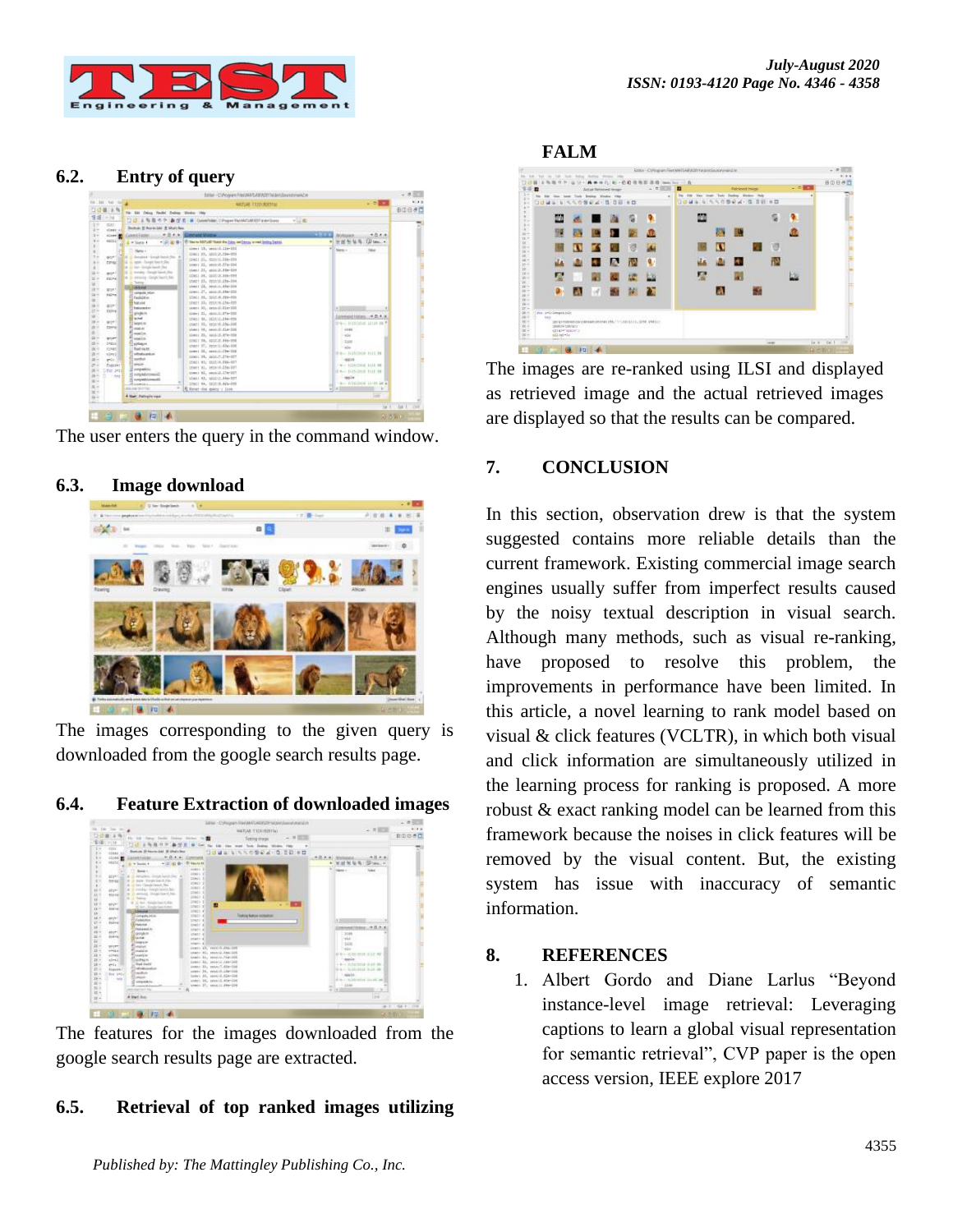

- 2. C. Burges, "From RankNet to LambdaRank to LambdaMART: An overview," Microsoft Res., Tech. Rep. MSR-TR-2010-82, 2010.
- 3. D. Cossock and T. Zhang, "Statistical analysis of Bayes optimal subset ranking," IEEE Trans. Inf. Theory, vol. 54, no. 11, pp. 5140–5154, Nov. 2008.
- 4. D. Cossock and T. Zhang, "Statistical analysis of Bayes optimal subset ranking," IEEE Trans. Inf. Theory, vol. 54, no. 11, pp. 5140– 5154,Nov. 2008.
- 5. F. Xia, T. Y. Liu, J. Wang, W. Zhang, and H. Li, "Listwise approach to learning to rank: Theory and algorithm," in Proc. Int. Conf. Mach. Learn., 2008, pp. 1192–1199.
- 6. Fabio F. Faria, Adriano Veloso, "Learning to Rank for Content-Based Image Retrieval", research gate March 29–31, 2010, Philadelphia, Pennsylvania, USA.Copyright 2010 ACM 978-1-60558-815-5/10/03 ...\$
- 7. Fei Cai, Deke Guo\*, Honghui Chen, Zhen Shu, "Your Relevance Feedback Is Essential: Enhancing the Learning to Rank Using the Virtual Feature Based Logistic Regression", PLOS ONE | www.plosone.org 1 December 2012 | Volume 7 | Issue 12 | e50112
- 8. H. Li, "Learning to rank for information retrieval and natural language processing," Synth. Lect. Human Lang. Technol., vol. 4, no. 1, pp. 1–113, 2011.
- 9. H. Li, "Learning to rank for information retrieval and natural language processing," Synth. Lect. Human Lang. Technol., vol. 4, no. 1, pp. 1–113,2011.
- 10. J. Xu and H. Li, "AdaRank: A boosting algorithm for information retrieval," in Proc. Int. ACM SIGIR Conf. Res. Dev. Inf. Retrieval, 2007, pp. 391–398.
- 11. J. Xu and H. Li, "AdaRank: A boosting algorithm for information retrieval," in Proc.

Int. ACM SIGIR Conf. Res.Dev. Inf. Retrieval, 2007,pp. 391–398.

- 12. J. Ye, J.-H. Chow, J. Chen, and Z. Zheng, "Stochastic gradient boosted distributed decision trees," in Proc. ACM Conf. Inf. Knowl. Manag., Hong Kong, 2009, pp. 2061– 2064.
- 13. Jun Yu, "Learning to rank using user clicks and visual features for image retrieval" Cybernetics, vol. 45, no.4,IEEE-2015.
- 14. Junshi Huang1, Rogerio Feris2, Qiang Chen3, Shuicheng Yan "Cross-domain Image Retrieval with a Dual Attribute-aware Ranking Network", 2015 IEEE International Conference on Computer Vision
- 15. K. Jarvelin and J. Kekalainen, "Cumulated gain-based evaluation of IR techniques," ACM Trans. Inf. Syst., vol. 20, no. 4, pp. 422–446, 2002.
- 16. Kaiman Zeng, Nansong Wu, Arman Sargolzaei, and Kang Yen "Learn to Rank Images: A Unified Probabilistic Hypergraph Model for Visual Search"Hindawi Publishing Corporation Mathematical Problems in Engineering Volume 2016, Article ID 7916450, 7 pages <http://dx.doi.org/10.1155/2016/7916450>
- 17. Lili Fan 1, Hongwei Zhao 1,2,3, Haoyu Zhao 4, Pingping Liu "Image Retrieval Based on Learning to Rank and Multiple Loss", ISPRS Int. J. Geo-Inf. 2019, 8, 393; doi:10.3390/ijgi8090393
- 18. Lu Liu, Xiaoqing Lu ∗, Yuan Liao, Yongtao Wang, Zhi Tang " Improving retrieval of plane geometry figure with learning to rank", http://dx.doi.org/10.1016/j.patrec.2016.05.020 0167- 655/© 2016 Elsevier B.V. All rights reserved.
- 19. LucasPascottiValem,DanielCarlosGuimarãesP edronette "Unsuperviseds elective rank fusion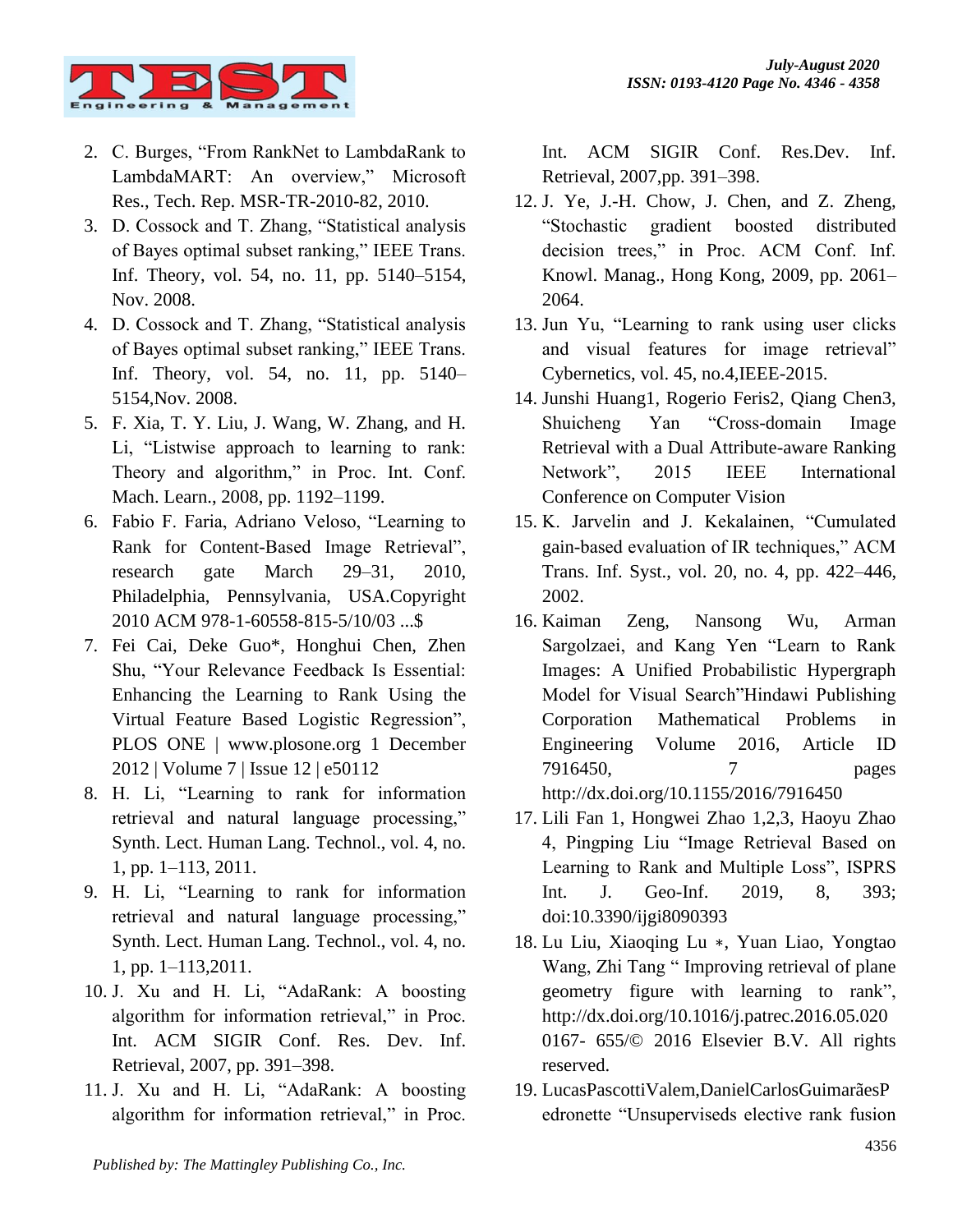

for image retrieval tasks", Neurocomputinghttps://doi.org/10.1016/j.neuc om.2019.09.065 0925-2312/© 2019 Elsevier B.V. All rights reserved.

- 20. Md. Baharul Islam, Krishanu Kundu, Arif Ahmed " Texture Feature based Image Retrieval Algorithms", International Journal of Engineering and Technical Research (IJETR) ISSN: 2321-0869, Volume-2, Issue-4, April 2014
- 21. Mr. Arvind Bhave 1, Prof. Mangesh Wanjari2 and Prof. Gurudev Sawarkar3 " Image Retrieval by using visual features and study of various Image Retrieval systems", IJISET - International Journal of Innovative Science, Engineering & Technology, Vol. 1 Issue 4, June 2014
- 22. Ms. T. Suganya [1], S. Vivek "Rank Using User Clicks & Location Based Image Retrieval", International Journal of Computer Science Trends and Technology (IJCST) – Volume 5 Issue 2, Mar – Apr 2017
- 23. R. Herbrich, T. Graepel, and K. Obermayer, "Large margin rank boundaries for ordinal regression," in Advances in Large Margin Classifiers. Cambridge, MA, USA: MIT Press, 2000, pp. 115–132.
- 24. R. Yan, A. Hauptmann, and R. Jin, "Multimedia search with pseudorelevance feedback," in Proc. CIVR, Urbana-Champaign, IL, USA, 2003, pp. 238–247.
- 25. S. Robertson and S. Walker, "Some simple effective approximations to the 2-poisson model for probabilistic weighted retrieval," in Proc. Annu. Int. ACM SIGIR Conf. Res. Dev. Inf. Retrieval, 1994, pp. 232–241.
- 26. S. Robertson and S. Walker, "Some simple effective approximations to the 2-poisson model for probabilistic weighted retrieval," in

Proc. Annu.Int. ACM SIGIR Conf. Res. Dev. Inf. Retrieval, 1994, pp. 232–241.

- 27. T. Liu, "Learning to rank for information retrieval," Found. Trends Inf. Retrieval, vol. 3, no. 3, pp. 225–331, 2009.
- 28. T. Liu, "Learning to rank for information retrieval," Found. Trends Inf.Retrieval, vol. 3, no. 3, pp. 225–331, 2009.
- 29. W. Hsu, L. Kennedy, and S. Chang, "Video search reranking through random walk over document-level context graph," in Proc. SIGMM, Augsburg, Germany, 2007, pp. 971– 980.
- 30. W. Hsu, L. Kennedy, and S.-F. Chang, "Video search reranking via information bottleneck principle," in Proc. Annu. ACM Int. Conf. Multimedia, Santa Barbara, CA, USA, 2006, pp. 35–44.
- 31. X. Hua and G. Qi, "Online multi-label active annotation: Towards largescale content-based video search," in Proc. ACM Int. Conf. Multimedia, 2008, pp. 141–150.
- 32. X. Tian et al., "Bayesian video search reranking," in Proc. ACM Int. Conf. Multimedia, Vancouver, BC, Canada, 2008, pp. 131–140.
- 33. Xiaoou Tang, "IntentSearch: Capturing User Intention for One-Click Internet Image Search". IEEE TRANSACTIONS ON PATTERN ANALYSIS AND MACHINE INTELLIGENCE, VOL. 34, NO. 7, JULY 2012
- 34. Xiaopeng Yang, Tao Mei, "Web Image Search Re-Ranking With Click-Based Similarity and Typicality", IEEE TRANSACTIONS ON IMAGE PROCESSING, VOL. 25, NO. 10, OCTOBER 2016
- 35. Y. Cao et al., "Adapting ranking SVM to document retrieval," in Proc. SIGIR, Seattle, WA, USA, 2006, pp. 186–193.